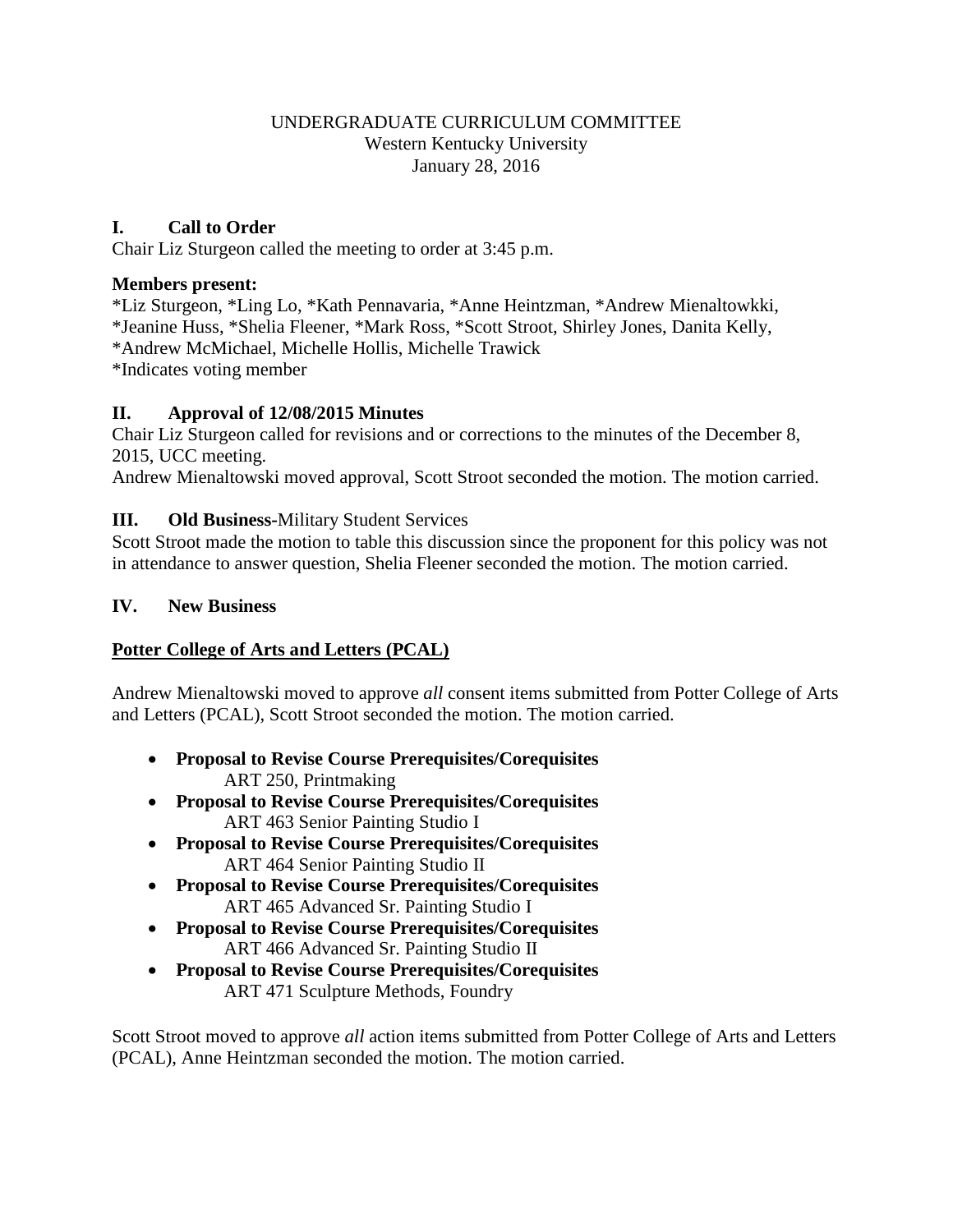- **Proposal to Make Multiple Revisions to a Course** GERM 101 German I: Fundamental Communication
- **Proposal to Make Multiple Revisions to a Course** GERM 102 German II: Social Communication
- **Proposal to Make Multiple Revisions to a Course** GERM 201 German III: Cultural Communication
- **Proposal to Make Multiple Revisions to a Course** GERM 202 German Speaking Lands

## **Ogden College of Science and Engineering (OCSE)**

Scott Stroot moved to approve all consent items submitted from Ogden College of Science and Engineering (OCSE), Anne Heintzman seconded the motion. The motion carried.

- P**roposal to Delete a Course** BIOL 204, Introduction to Clinical Laboratory Science
- **Proposal to Delete a Course** BIOL 300, Genetics and Human Affairs
- **Proposal to Delete a Course** BIOL 329, Basic Pathology of Disease Process
- **Proposal to Delete a Course** BIOL 389, Cooperative Education in Biology II
- **Proposal to Delete a Course** BIOL 402, Evolutional History of Plants
- **Proposal to Delete a Course** BIOL 408, Invertebrate Zoology
- **Proposal to Delete a Course** BIOL 415, Ecological Methods
- **Proposal to Delete a Course** BIOL 469, Cooperative Education in Biology III
- **Proposal to Delete a Course** BIOL 473, Interactions on the Cave and Karst Environment
- **Proposal to Delete a Course** BIOL 486, Senior Environmental Seminar

Andrew Mienaltowski moved to approve the action item submitted by OCSE, Scott Stoot seconded the motion, the motion carried.\*Friendly Amendment, date should read fall 2016.

# • **Proposal to Create a New Course**

\*AGRI 355, Biotechnology in Agriculture

Andrew Mienaltowski moved to approve the action item submitted by OCSE, Scott Stroot seconded the motion, the motion carried.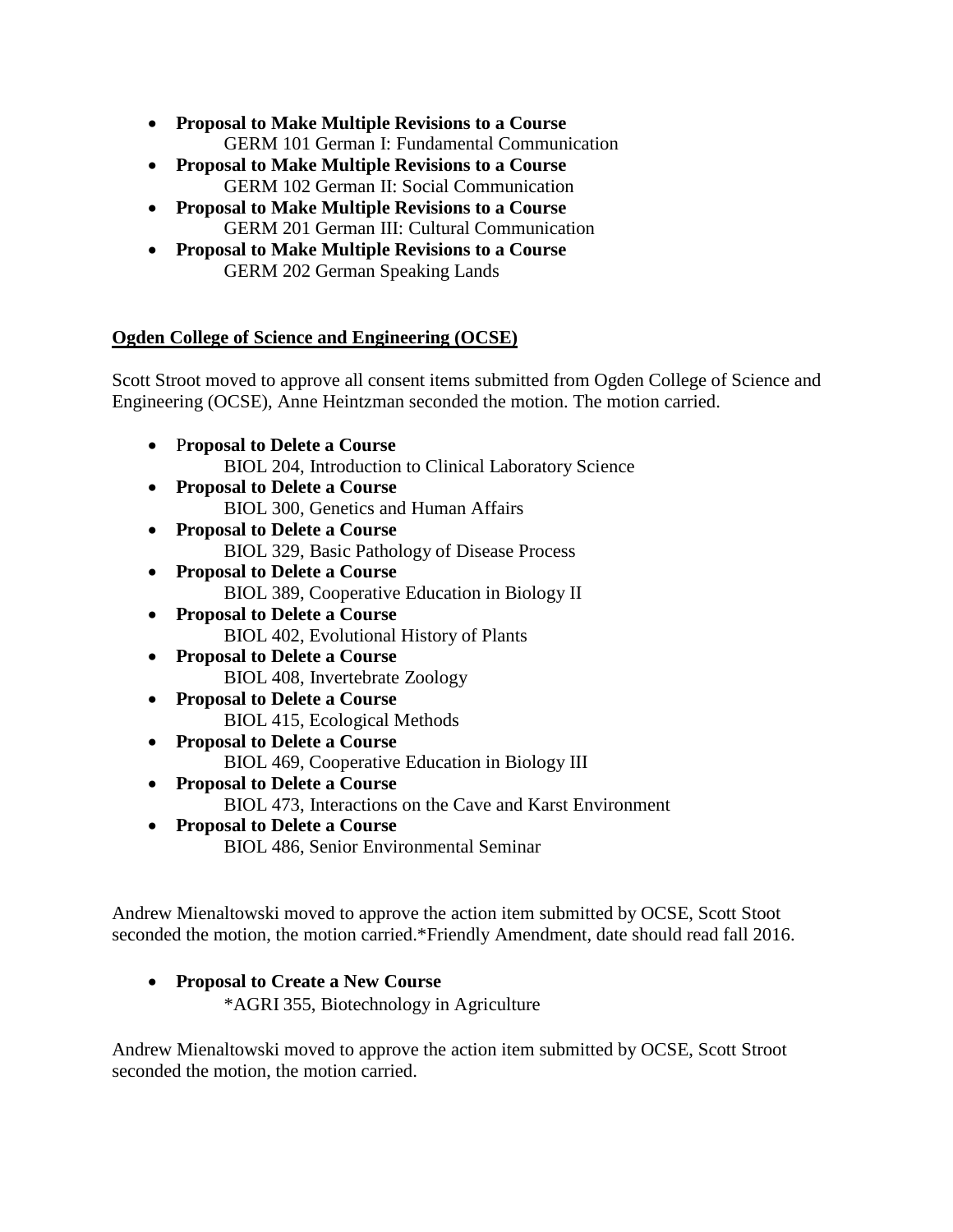### • **Proposal to Make Multiple Revisions to a Course**

BIOL 232, Principles of Wildlife Ecology and Management

Andrew Mienaltowski moved to approve the action item submitted by OCSE, Anne Heintzman seconded the motion, the motion carried.

• **Proposal to Make Multiple Revisions to a Course** BIOL 369, Cooperative Education in Biology I

Andrew Mienaltowski moved to approve the action item submitted by OCSE, Anne Heintzman seconded the motion, the motion carried.

• **Proposal to Revise a Program** Ref. 582, Medical Technology, 88 hrs.

### **College of Education and Behavioral (CEBS)**

Andrew Mienaltowski moved to approve the action item submitted by CEBS, Anne Heintzman seconded the motion, the motion carried.

- **Revise a Program**
	- (436) Minor in Clinical and Community Behavioral Health

### **College of Health and Human Services (CHHS)**

Andrew Mienaltowski moved to approve the action item submitted by CHHS, Shelia Fleener seconded the motion, the motion carried.

• **Create a New Course** FACS 312 Professional Ethics for Family Life

Scott Stroot moved to approve the action item submitted by CHHS, Anne Heintzman seconded the motion, the motion carried.

• **Revise a Program** 586 Baccalaureate of Science in Nursing

### **Gordon Ford College of Business (GFCB)**

Scott Stroot moved to approve the action item submitted by GFCB, Shelia Fleener seconded the motion, the motion carried.

• **Proposal to Revise a Program** Major in Business Economics – 724P and 724